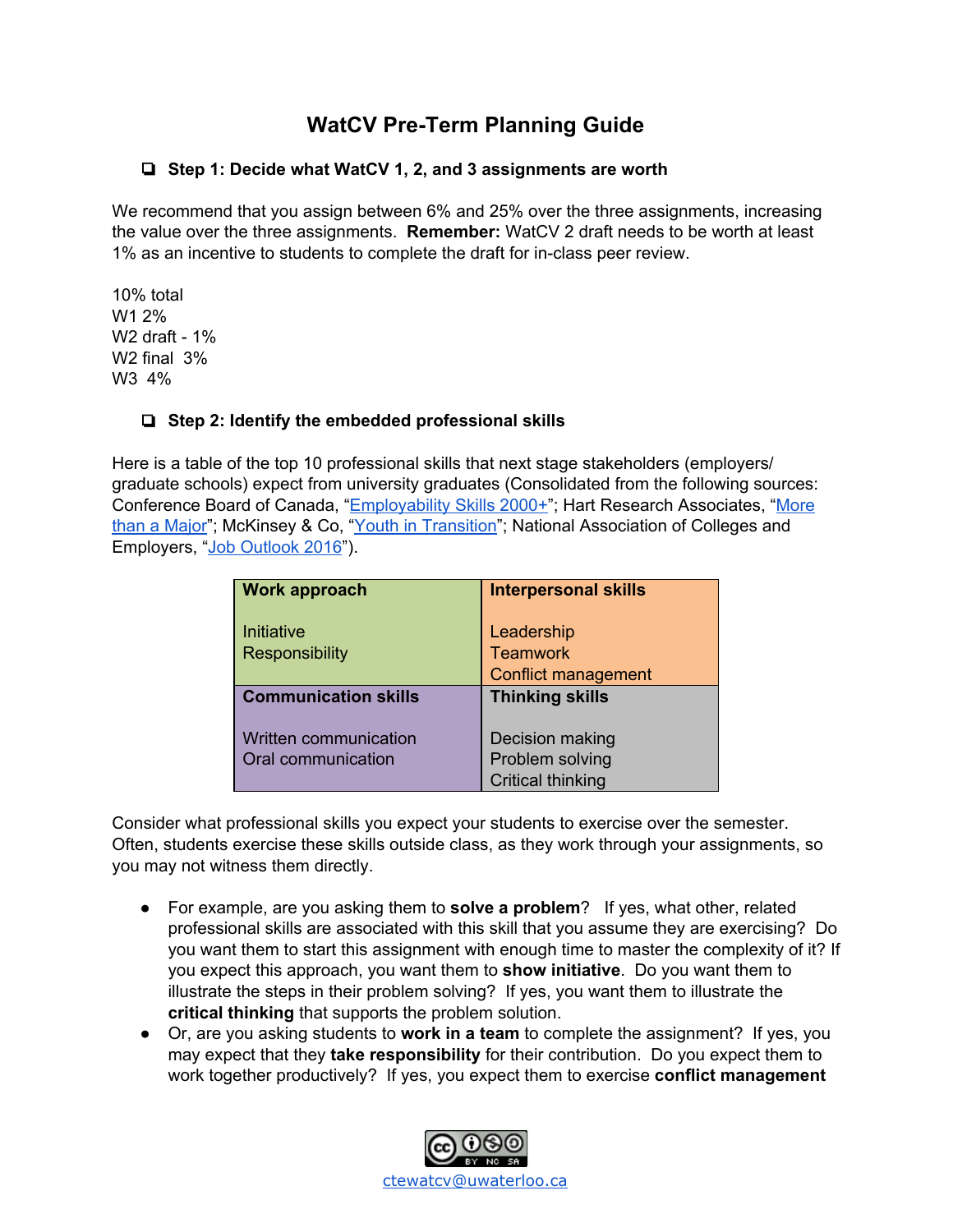skills. Do you want them to present the assignment publicly or on paper? If yes, you expect them to organize their work for **oral communication** or **written communication**.

Make a list of these skills.

## ❏ **Step 3: Decide which course assignments you will ask students to reflect on in WatCV Assignments 1, 2, and 3**

Depending on how you choose to integrate WatCV into your course material, these may be part of existing project materials or a stand-alone mark and submission.

- **WatCV 1**: pair (or integrate) this assignment with one of your early term course assignments **OR** a pre-term student experience.
- **WatCV 2**: pair this assignment with a mid-term course assignment.
- **WatCV 3**: pair this assignment with a close-to-end-of-term assignment.

Review what you are asking the students to do in these course assignments, *not from an academic or disciplinary knowledge perspective (the content that you want them to master), but from a 'professional skills' perspective (the process by which they complete the assignment).*

**Note:** We suggest that you make the WatCV Assignments due one week after the associated course assignment is due.

## ❏ **Step 4: Schedule required WatCV activities into your course schedule**

Include assignment deadlines and the in-class peer review activity.

**Note:** WatCV Assignment 2 has two deadlines: one draft deadline and a final draft deadline.

## ❏ **Step 5: Fold the professional skills into the syllabus**

In the course learning objectives section of your syllabus, fold the list of professional skills you expect the students to exercise over the term.

See WatCV [Example](https://watcv.uwaterloo.ca/rubricdemo/) Syllabii.

## ❏ **Step 6: Fill in the WatCV assignment template for WatCV 1, 2, and 3**

Specify the professional skill that the students deploy in the associated course assignment. Follow the instructions we have inserted in the assignment template, and save the file three times (for WatCV 1, 2, and 3).

## ❏ **Step 7: Create Dropboxes for your WatCV assignments**

You will need to create 4 Dropboxes: WatCV 1 assignment; WatCV 2 assignment draft; WatCV 2 assignment revised; and WatCV 3 assignment.